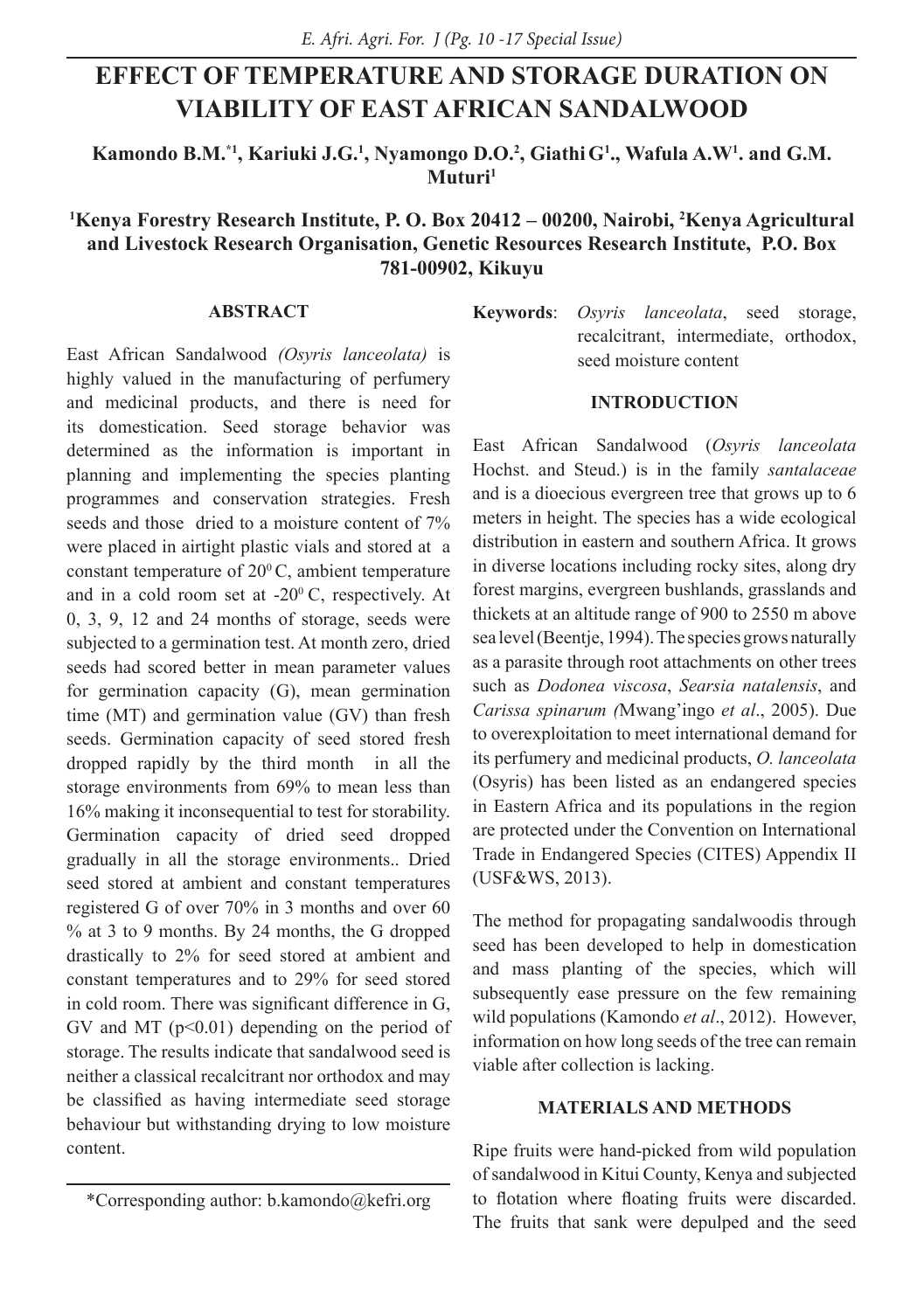subjected to floatation where any floating seeds were discarded. The sinkers were divided into two sublots referred to hereafter as 'fresh seed' and 'dry seed'. A germination test was undertaken on the fresh seed to assess initial germination. The dry seed sublot was dried for three days to a moisture content of 7% at the Genebank of Kenya air-lock and a sample drawn to determine the initial germination. Both germination tests were based on 4 replicates of 25 seeds each. A germination test was conducted on sand in 4 germination trays with each tray as a replicate, and placed in a non-mist propagator with each tray holding 25 seeds. A seed was considered to have germinated immediately a germinant emerged from the sand. The number of germinated seedlings was scored daily for a period of 80 days.

Fresh and dry seed sublots were packaged into airtight plastic vials and stored at;

- ambient conditions on the cupboard shelf
- • dry-room temperatureregulated at a constant temperature of 20 $\mathrm{^0C}$
- cold room set at  $-20^{\circ}$ C.

At 3, 9, 12 and 24 months of storage, seeds from both sublots were subjected to a germination test using same testing environments as for the previous germination except that the number of seeds used were reduced to 75 due to limitation of seed quintiles, and replicated in 3 germination trays with each tray holding 25 seeds. The number of seedlings germinated was scored daily from the day of initial germination for a period of 80 days.

# **Data analysis**

The benchmark germination curves were superimposed on germination curves of stored seeds to graphically show the effect of time and environment. The resultant germination curves guided the identification of datasets that required further analysis for statistical significance. The germination processes were compared for statistical significance using parameters associated with seed germination. Germination capacity (G), mean germination time (MT), and germination value (GV) and their means and variances were used

to test for statistical significance. The template published by Marli *et al*. (2009), was used to ensure correct calculations of mean germination time (MT). The germination process parameters for testing significance were calculated and analyzed as follows:

# **Germination capacity**

Germination capacity is the proportion of a seed sample that has germinated normally in a specified test period, usually expressed as a percentage. The differences in germination capacity among the treatment means were tested through factorial analysis on the arcsine transformed germination percentages. When comparing seedlots, high germination capacity is indicative of higher quality seedlots (Matthews *et al*. 2011, Marli and Santana, 2006).

# **Germination value**

Germination value is a composite value that combines both germination speed, which was obtained by dividing cumulative germination percentage by number of days or specified time interval, and total germination. The germination value was calculated according to the formula published by Diavanshir and Porubeik (1976) as follows:

$$
GV = (\Sigma DGs/N) \times GP/10
$$

Where:

GV is germination value,

GP is germination percentage at the end of the test period

> DGs is Daily germination speed obtained by dividing the cumulative germination percentage by the number of days since sowing

> N is the total number of daily counts, starting from the date of first germination

10 is a constant.

In each germination test, germination values were calculated for each day commencing on the day of germination to the end of the testing period of 80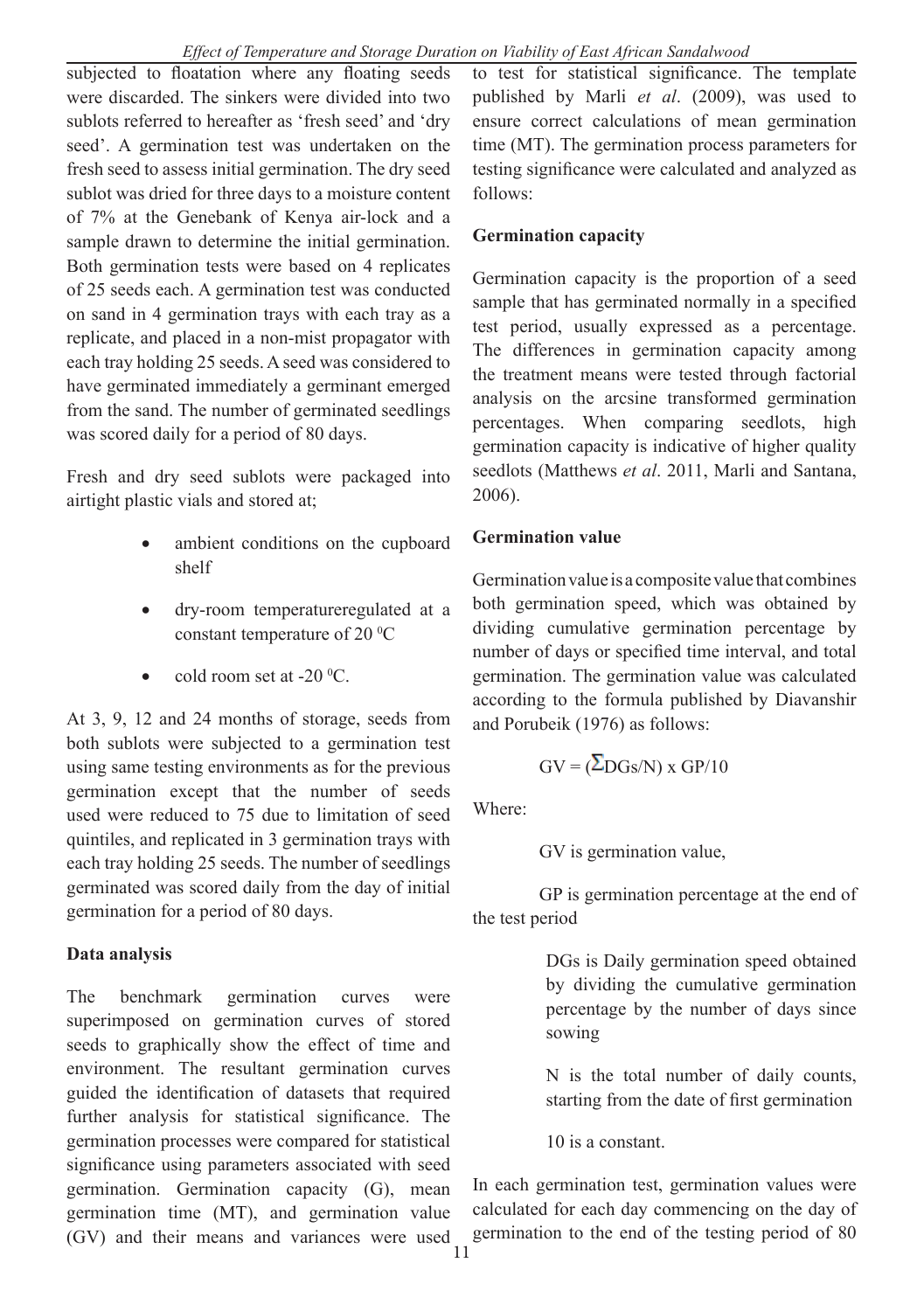#### **KAMONDO, KARIUKI, NYAMONGO, GIATHI, WAFULA AND MUTURI**

days. The maximum germination value was taken as the true germination value for the respective germination test as guided by Diavanshir and Porubeik (1976), and was used to make comparisions of treatment effects. High germination value denotes higher quality seed.

#### **Mean germination time**

The mean germination time is a measurement of the average length of time required for maximum germination of a seedlot (Marli and Santana, 2006), and was expressed in days corresponding to the same units of time used in counting germination. The mean germination time  $\bar{t}$  was calculated according to Marli *et al*., (2009), with the expression:

$$
\bar{t} = \frac{\sum_{i=1}^{k} n_i t_i}{\sum_{i=1}^{k} n_i}
$$

Where  $t_i$ : time from the start of the experiment to the  $i<sup>th</sup>$  observation;  $n<sub>i</sub>$ : number of seeds germinated in the *i* th time, and *k*: last time of germination (Marli *et al*., 2009). When comparing two seedlots, the seedlot with lower mean germination time is indicative of higher quality seed.

#### **RESULTS**

#### **Benchmark germination results**

Fresh seed germinated from day 28 reaching peak germination of 69% on day 61, while dry seed germinated from day 21 reaching peak germination of 85% on day 51 (Figure 1). Germination for dry seedsshowed better mean values for germination rate (G), mean germination time (MT) and germination value than fresh seeds (Table I).

The data for germination rate (G), mean germination time (MT) and germination value were subjected to analyses of variance to test for differences in the seed categories (Table I).



**Figure 1**. Germination trends for fresh and dry *Osyris lanceolata* seeds at zero month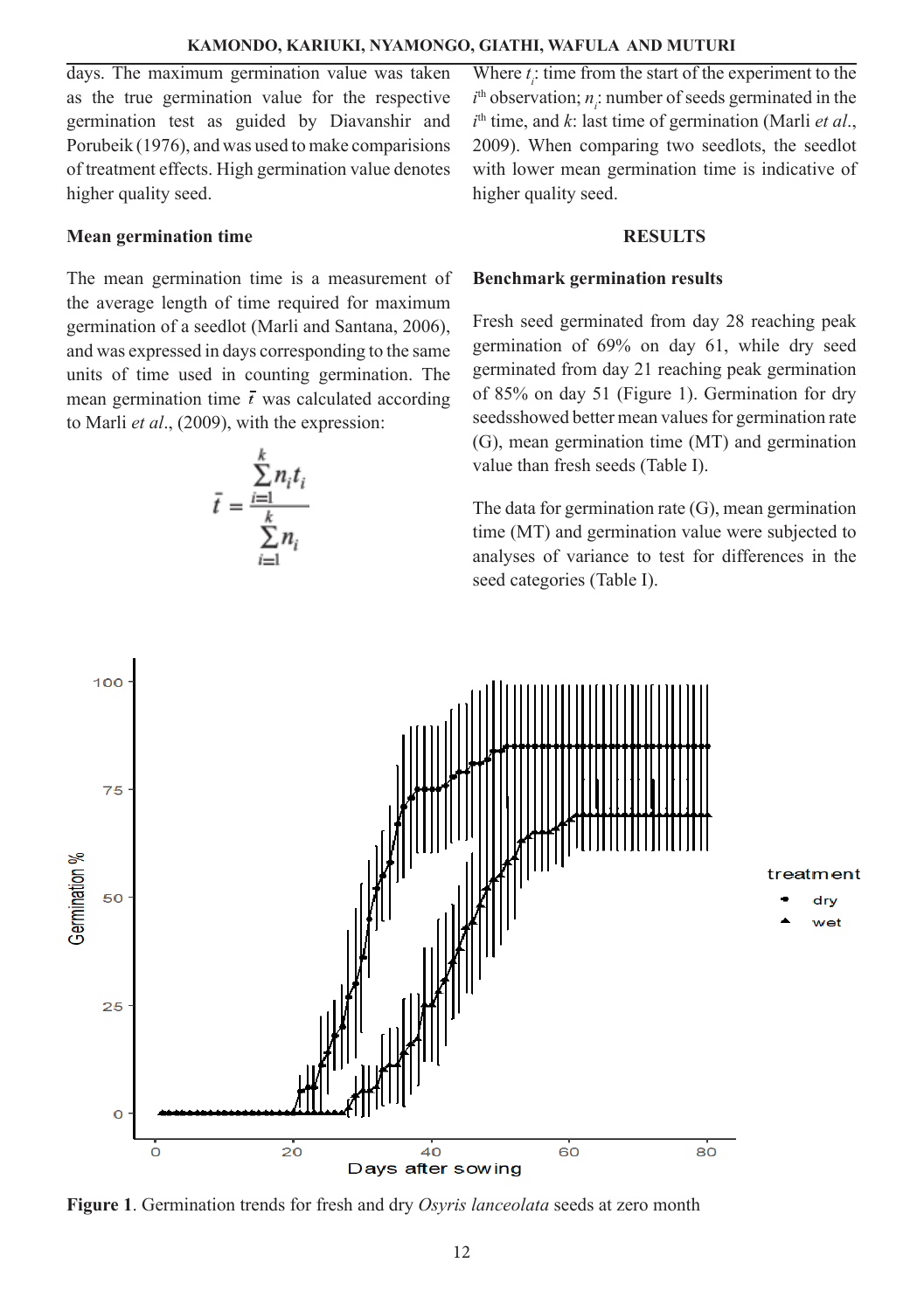#### *Effect of Temperature and Storage Duration on Viability of East African Sandalwood*

There were significant differences  $(p<0.05)$  in germination value between fresh seed and dried seed. Similarly, there were significant differences between fresh and dried seed in mean germination time. However, there were no significant differences between fresh and dried seed in germination rate.

stored in the cold room at three months, which registered a germination of 16% (Table III). As germination capacity of seed stored fresh in any of the environment was poor, the germination process of these seeds was not subjected to any further scrutiny.

| TABLE I- ANALYSIS OF VARIANCE (ANOVA) FOR GV AND MT FOR OSYRIS |    |      |         |    |       |         |
|----------------------------------------------------------------|----|------|---------|----|-------|---------|
| LANCEOLATA SEED SUBLOTS AT ZERO MONTHS                         |    |      |         |    |       |         |
| МT<br>GV                                                       |    |      |         |    |       |         |
| Source of variation                                            | DF | МS   | F       | DF | MS    | F       |
| Rep                                                            | 3  | 133  | 24      |    | 3.86  | 0.27    |
| Seed categories                                                |    | 79.1 | $14.5*$ |    | 260.3 | $18.2*$ |
| Residual                                                       |    | 54   |         |    | 14.27 |         |

Note:  $*$  significant at 5% level.

The data for the two significant variables were further subjected to Least Significant Difference (LSD) test for means separation (Table II).

Germination of seed stored dry dropped over time in all the storage environments from the benchmark germination of 85%. Seed stored in the cold room

| TABLE II- TREATMENTS MEAN SEPARATIONS FOR GERMINATION VALUE AND MEAN |  |
|----------------------------------------------------------------------|--|
| <b>GERMINATION TIME</b>                                              |  |

| Seed category          | Germination Time | <b>Germination Value</b> |
|------------------------|------------------|--------------------------|
| Fresh                  | 43.45a           | 6.40b                    |
| Dry                    | 32.03b           | 12.69a                   |
| Mean                   | 37.74            | 9.54                     |
| $LSD($ <sub>0.05</sub> | 8.52             | 5.24                     |
| $CV\%$                 | 10.03            | 24.4                     |

After mean separation test for germination time, dry seed category had a significantly shorter time (32.03) compared to fresh seed category. The dry seed category had significantly higher germination value (12.69) compared to the fresh seed category.

# **Germination trends in seed stored fresh and dried**

Germination of seed stored fresh dropped rapidly over time in all the storage environments registering germination lower than 10%, except for seed

registered the highest drop at each trial period. Whereas seed stored at ambient and dry room conditions registered germination of over 70% in 3 months and over 60% at 3 to 9 months, seeds stored in the cold room registered germination of 60% and over 56% for the same periods. By 24 months, the germination capacity dropped drastically to around 21% for seed stored at ambient and dry room conditions and 29% for seed stored in cold room (Table IV).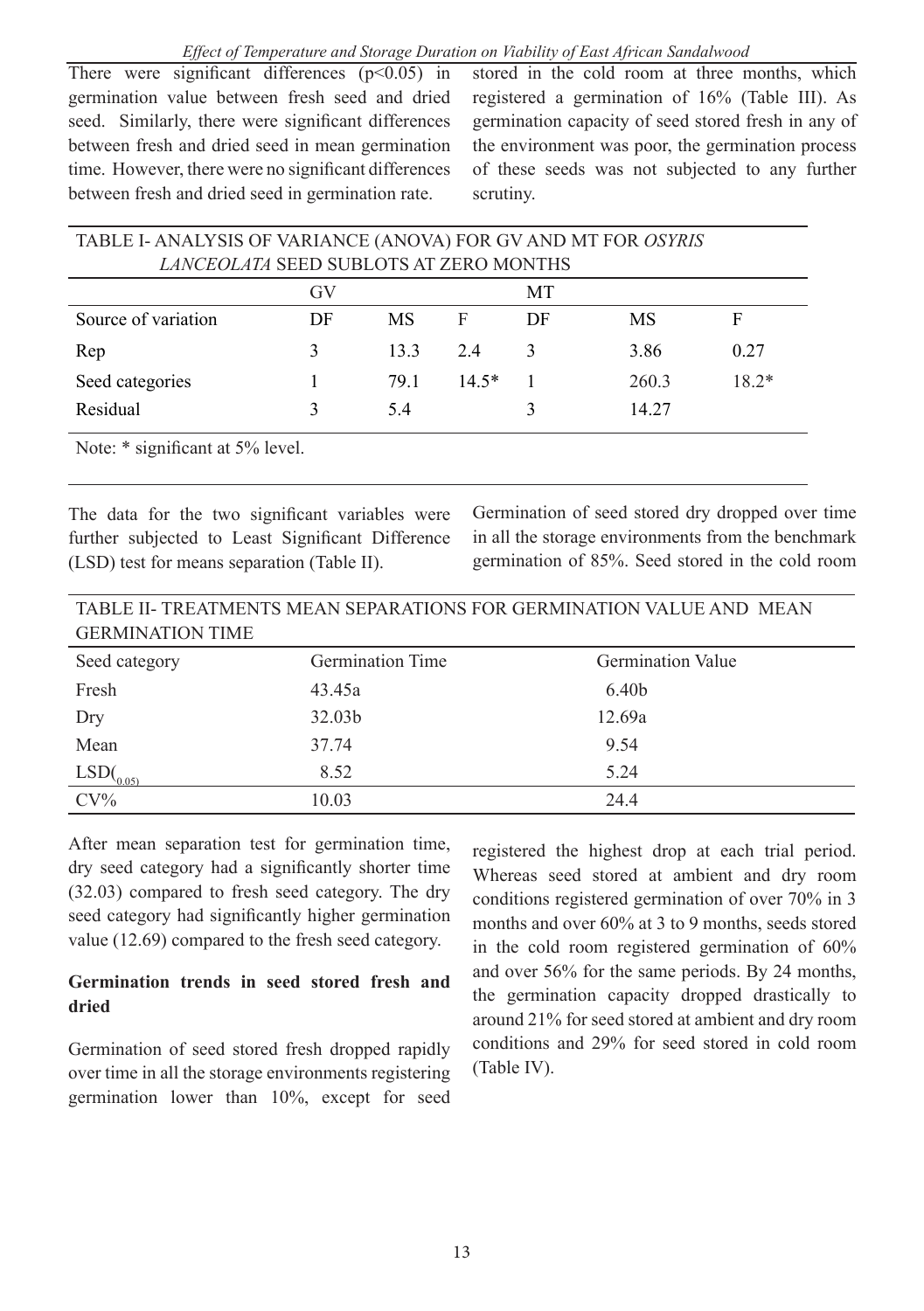#### **KAMONDO, KARIUKI, NYAMONGO, GIATHI, WAFULA AND MUTURI**

TABLE III- MEAN GERMINATION CAPACITY (%) OF FRESH *OSYRIS LANCELOTA* SEEDS STORED AT AMBIENT, DRY ROOM AND IN COLD ROOM CONDITIONS FOR 0, 3, 9, 12 AND 24 MONTHS

| Storage environment | 0 months | 3 months | 9 months | 12 months | 24 months |
|---------------------|----------|----------|----------|-----------|-----------|
| Ambient             | 69       | 5.3      |          |           |           |
| Dry room            | 69       | 2.7      |          |           |           |
| Cold room           | 69       | 16.0     |          |           |           |

| TABLE IV-MEAN GERMINATION CAPACITY (%) OF DRY SEEDS STORED AT AMBIENT, |          |          |          |          |          |  |
|------------------------------------------------------------------------|----------|----------|----------|----------|----------|--|
| DRY ROOM AND IN COLD ROOM CONDITIONS FOR 0, 3, 9, 12 AND 24 MONTHS     |          |          |          |          |          |  |
| Storage environment                                                    | 0 months | 3 months | 9 months | 12 month | 24 month |  |
| Ambient                                                                | 85       | 76       | 69       | 65       |          |  |
| Dry room                                                               | 85       |          | 68       | 68       | 21       |  |
| Cold room                                                              |          | 60       | 56       |          | 29       |  |

At 3 months, seed stored at ambient and dry room conditions had similar mean germination time of about 45 days, while seed stored at the cold room had a lower mean germination time of 35 days. At 9 and 12 months, the range in mean germination time narrowed among the seedlots to no more than 5 days with the highest MT being about 33 days at dry room for 12 months and lowest being about 29 days at ambient temperature for 9 months. At 3 and 12 months, the highest germination value was for seeds stored at the cold room while, at 9 months, seeds stored at ambient conditions had highest GV. Seeds stored at dry-room temperature had the lowest GV for all the storage periods. There were significant differences in germination capacity for

different storage time  $(p<0.01)$  (Table V). When mean separation was undertaken, it was established that the difference in germination was between the germination at 24 months and the germination at the rest of germination time (Table VI). There were significant differences in germination value for different storage time. There were also differences in storage environment  $(p<0.01)$ . The storage environment marginally affected GV at different storage times (p=0.05) (Table VII). Further analysis showed that the differences in GV was due to storage time and also due to storage environment were mainly as a result of differences between 24 months and the rest of the storage times (Table VIII).

| ETHOLOLITII QUUD QTORUD ITI ITHIDILIITI, DRT ROOMITTID IIT COUD ROOM<br>CONDITIONS FOR 0, 3, 9, 12 AND 24 MONTHS |    |         |        |  |
|------------------------------------------------------------------------------------------------------------------|----|---------|--------|--|
| Source of variation                                                                                              | DF | MS      | F pr.  |  |
| <b>Block stratum</b>                                                                                             | 2  | 268.44  |        |  |
| Storage time (ST)                                                                                                | 3  | 3925.93 | < 0.01 |  |
| Storage Environment (SE)                                                                                         | 2  | 312.44  | 0.017  |  |
| $ST*SE$                                                                                                          | 6  | 131.70  | 0.097  |  |
| Residual                                                                                                         | 22 | 63.35   |        |  |

# TABLE V - ANALYSIS OF VARIANCE OF GERMINATION CAPACITY FOR DRIED *OSYRIS LANCEOLATA* SEED STORED AT AMBIENT, DRY ROOM AND IN COLD ROOM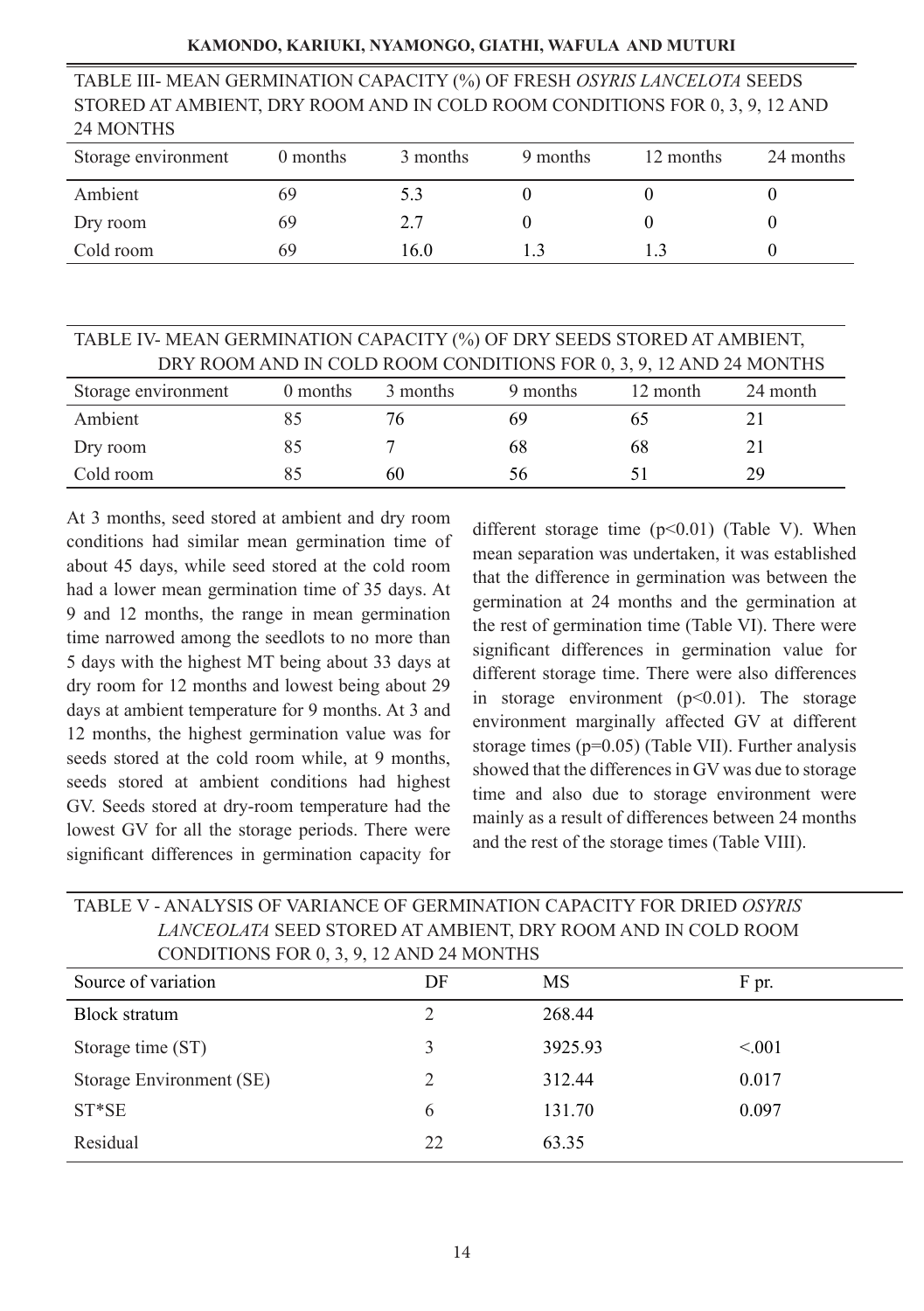| LANCEOLATA SEED STORED FOR 3, 9, 12, AND 24 MONTHS. |   |        |        |  |
|-----------------------------------------------------|---|--------|--------|--|
| Storage time in months                              | N | Subset |        |  |
|                                                     |   |        |        |  |
| 24                                                  |   | 24.000 |        |  |
| 12                                                  |   |        | 61.333 |  |
|                                                     |   |        | 64.444 |  |
|                                                     |   |        | 69.777 |  |

# TABLE VI- MEAN SEPARATION OF GERMINATION CAPACITY OF DRIED OSYRIS

#### TABLE VII- ANALYSIS OF VARIANCE OF GV FOR DRIED OSYRIS LANCEOLATA SEED STORED AT AMBIENT, DRY ROOM AND IN COLD ROOM CONDITIONS FOR 0, 3, 9, 12 AND 24 MONTHS

| Source of variation      | DF                          | MS     | F        |
|--------------------------|-----------------------------|--------|----------|
| Block stratum            | 2                           | 0.3249 | $2.17**$ |
| Storage time (ST)        | 3                           | 5.2056 | 34.84**  |
| Storage Environment (SE) | $\mathcal{D}_{\mathcal{A}}$ | 1.4788 | $9.90**$ |
| $ST*SE$                  | 6                           | 0.3698 | $2.47*$  |
| Residual                 | 22                          | 0.1494 |          |
|                          |                             |        |          |

### TABLE VIII- MEAN SEPARATION ACCORDING TO SIGNIFICANCE IN EFFECT OF STORAGE TIME ON GV USING TUKEY'S B TEST

| Storage time (Months) | N | Subset  |         |
|-----------------------|---|---------|---------|
|                       |   |         |         |
| 24.0                  |   | 0.23438 |         |
| 12.0                  | Q |         | 1.72818 |
| 3.0                   |   |         | 1.73012 |
| 9.0                   | Q |         | 1.80319 |

#### TABLE IX - ANOVA OF MT FOR DRIED OSYRIS LANCEOLATA SEED STORED AT AMBIENT, DRY ROOM AND IN COLD ROOM CONDITIONS FOR 0, 3, 9, 12 AND 24 MONTHS

| <u>Ditt ito on the it computed needs bitted to the city, and it is needs that</u> |    |         |           |
|-----------------------------------------------------------------------------------|----|---------|-----------|
| Source of variation                                                               | DF | MS      | F         |
| Block stratum                                                                     |    | 23.391  | 3.08      |
| Storage time (ST)                                                                 |    | 277.469 | $36.58**$ |
| Storage Environment (SE)                                                          |    | 49.479  | $6.52**$  |
| $ST*SE$                                                                           | 6  | 34.600  | $4.56*$   |
| Residual                                                                          | 22 | 7.586   |           |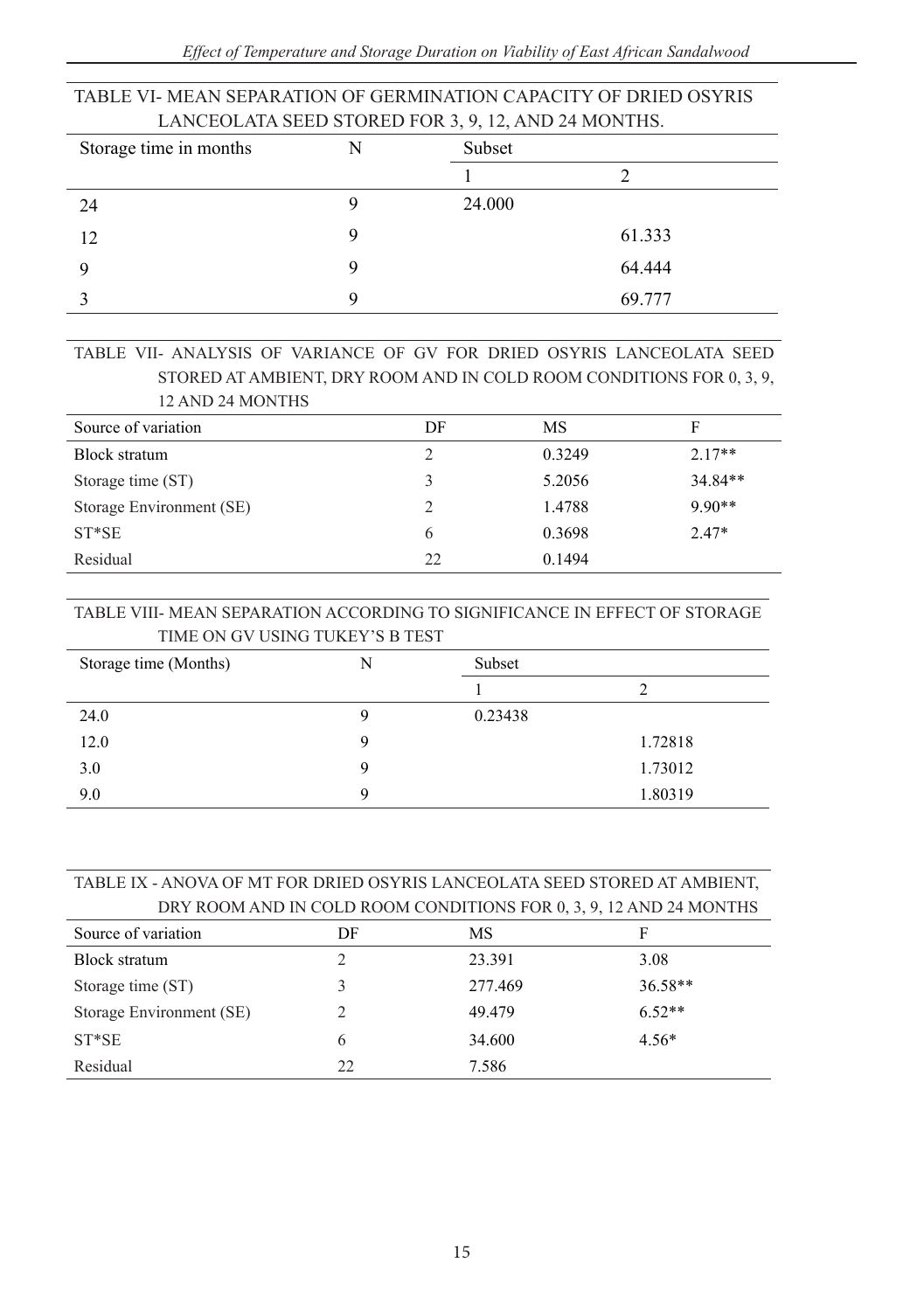Results also indicated highly significant differences in MT for different storage time and storage environment  $(p<0.01)$  (Table IX). There was interaction between storage time and environment implying storage environment influenced MT at different storage times.

#### **DISCUSSION**

The floatation process subjected to ripe fruits and extracted seed followed the recommended protocol for producing best grade Sandalwood seed of high viability (Kamondo *et al*., 2012). Results indicated that germination capacity and germination value of dry sandalwood seed was higher than that of fresh seed and that the seed could withstand drying to moisture content of 7% Maintenance of viability of seed with drying to moisture content of less than 10% is characteristic of orthodox seed (McDonald, 2004). The storage experiment established that fresh sandalwood seeds, when stored rapidly lose viability. This result is inconsistent with Mwang'ingo *et al*. (2004), who reported a limit of 20 % moisture content for maintenance of seed viability for the species during seed storage, suggesting the seed to be recalcitrant. Recalcitrant seeds are sensitive to desiccation and freezing (Berjak and Pammenter, 2004; McDonald, 2004). Death of recalcitrant seeds due to loss of moisture is mainly attributed to the loss of membrane integrity and nuclear disintegration (Chin, 1995)

Dried sandalwoods seeds maintained good germination rates, mean germination time and germination value for the first year, even when stored in subzero temperature, but the seed viability plummeted when tested after two years. Orthodox seed are expected to maintain viability in storage for a long time, with true orthodox seeds known to withstand sub-freezing temperatures for long periods, up to several decades when dried to 10 % or less moisture content (Bonner 1990, Mng'omba *et al*., 2007). The results therefore indicated that Sandalwood is not a true orthodox seed.

Based on our findings, we classify *Osyris lanceolata* seed as intermediate seed that benefit from drying to low temperatures and storing in either cold or ambient temperatures. Although we classify

sandalwood seed as intermediate, it is noted that the behaviour of the seed is not fully in conformity with the definition of this category of seed, as it withstand drying to the same levels as that used in storing of orthodox seed. According to Andrade *et al*. (2003), intermediate seeds are relatively desiccationtolerant, but will not withstand removal of water to levels as low as orthodox seeds. These species, particularly if they are of tropical origin, may also be chilling-sensitive, even in the desiccated state (Hong and Ellis, 1996; 1998).

# **CONCLUSIONS AND RECOMMENDATIONS**

Results showed that dried sandalwood seed tolerate storage in ambient temperature. The information provided on seed viability of Sandalwood, is important in planning and implementing planting programmes of the species, Since the species tolerate storage in ambient temperature, it makes it easy to store without requiring sophisticated storage facilities. However, the limited time of seed storage of about one year indicated that the seed planting programmes cannot be based on storing of large quantities of seed for long periods of time. Seed stored for more than one year would result to low viability. The results also show that sandalwood is not amenable to long-term seed conservation in cold rooms.

## **REFERENCES**

- [1]Andrade, A.C.S., Cunha, R., Souza, A.F., Reis R.B. and Almeida K.J. (2003). Physiological and morphological aspects of seed viability of a neotropical savannah tree, *Eugenia dysenterica* DC. Seed Sci. & Technol., 31, 125-137
- [2]Beentje, H. (1994). Kenya trees, shrubs and lianas. National Museums of Kenya, Nairobi
- [3]Berjak, P. and Pammenter, N.W. (2004). Recalcitrant seeds. In: Benech-Arnold RL, Sánchez RA (Eds) Handbook of Seed Physiology, Application to Agriculture, The Haworth Press, Inc, NY, USA, pp 305- 345